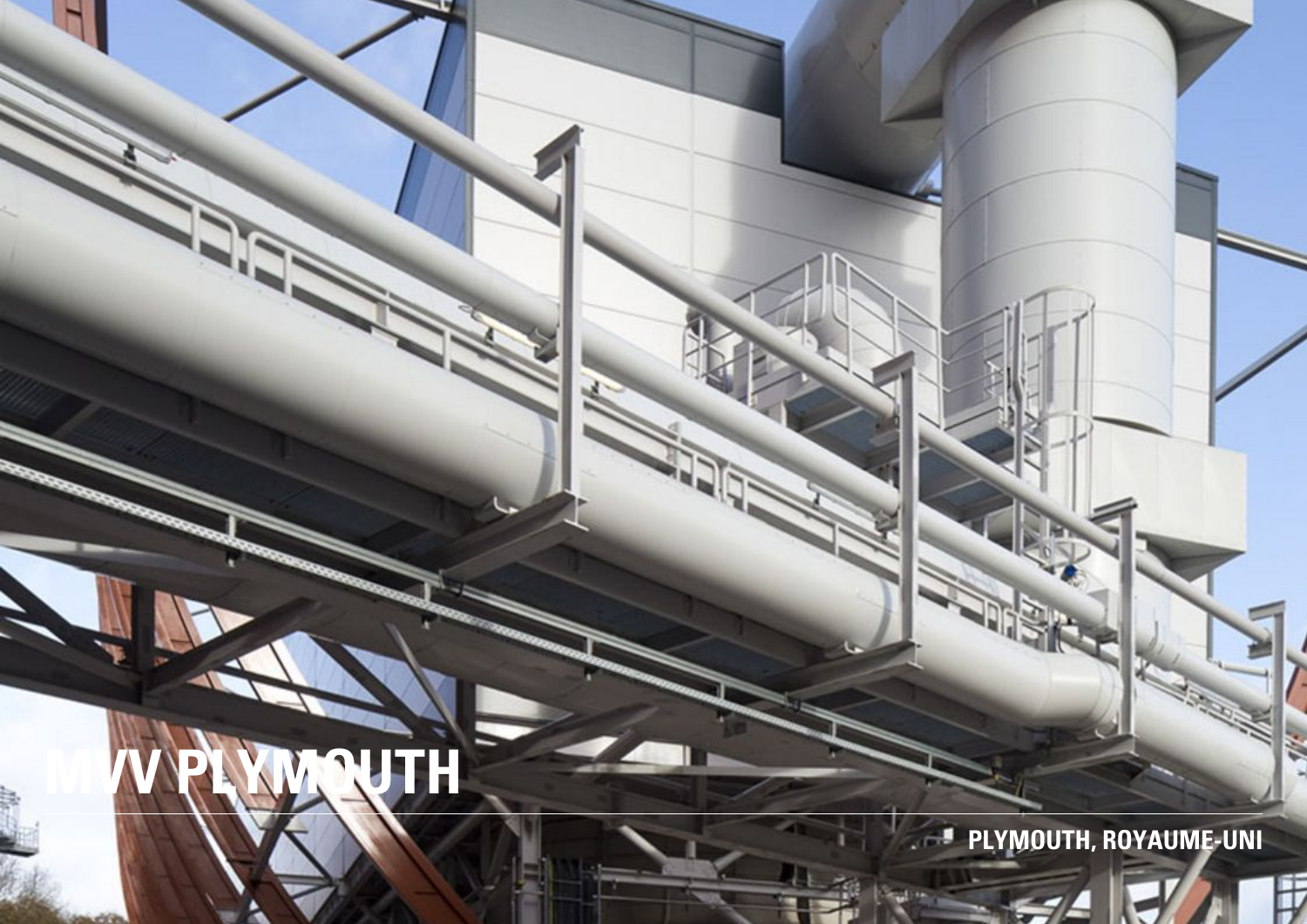

## **Général:**

| Concept/Produit:         | Insulation engineering, Montage d'un échafaudage |
|--------------------------|--------------------------------------------------|
| Forme du bâtiment:       | Centrale                                         |
| Client:                  | <b>MVV Umwelt GmbH</b>                           |
| <b>Company Division:</b> | Lindner Isoliertechnik & Industrieservice GmbH   |
| Achèvement:              | 2016                                             |

## **Description:**

The waste incineration plant of MVV Umwelt GmbH is situated close to the oldest and largest marine base of Europe, Devonport Royal Dockyard in Plymouth. The company was comissioned with the planning, construction and operation of this highly-efficient plant with cogeneration set-up. While the Royal Navy, being the region´s largest energy consumer, saves up to 20 percent of energy costs through direct procurement, the taxpayers also profit through reduced waste charges. The incineration capacity of the plant amounts to 245.000 tonnes per year, consisting of household and industry waste. With an efficiency of 49 %, the plant performs about twice as well as the average English waste incineration plant.

In order to achieve this efficiency, Lindner Isoliertechnik & Industrieservice GmbH conducted insulation works on an area of 19,500 sqm as well as the scaffolding works necessary to carry out these works. the insulations were made at the waste furnace, at the HD, MD and ND pipe systems of the turbine house as well as on the recirculation pipes for steam and condensate, which range about 1.4 kilometres. Also, the water purification facility and the bucket conveyor have been insulated by Lindner. Particular attention was given to the appearance of the heat and noise insulation of the Air Cooled Condenser, which is situated on the facility´s exterior, thus influencing its general appearance.

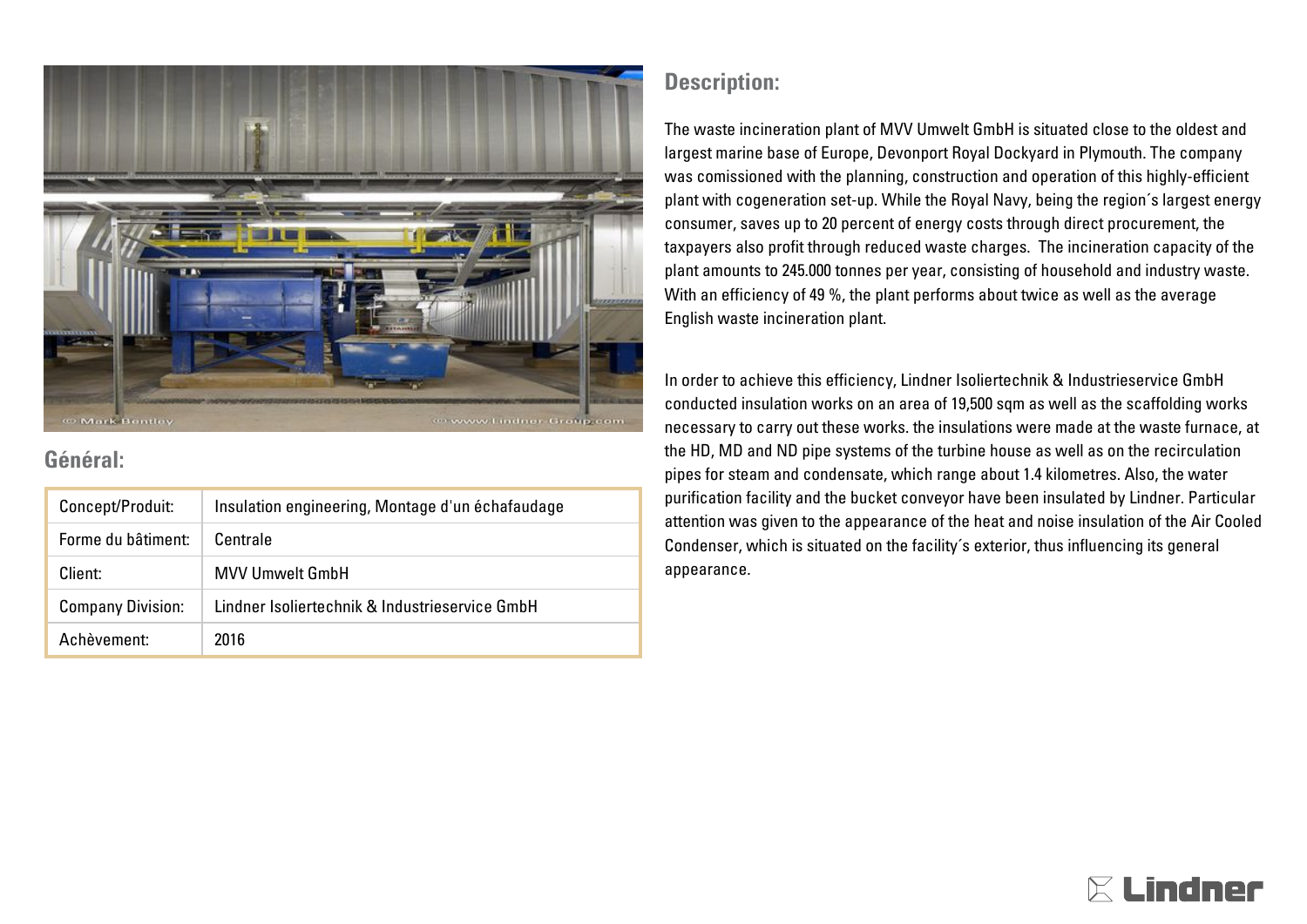



## **Produits mis en oeuvre:**

**Insulation of power stations Industrial scaffolds**

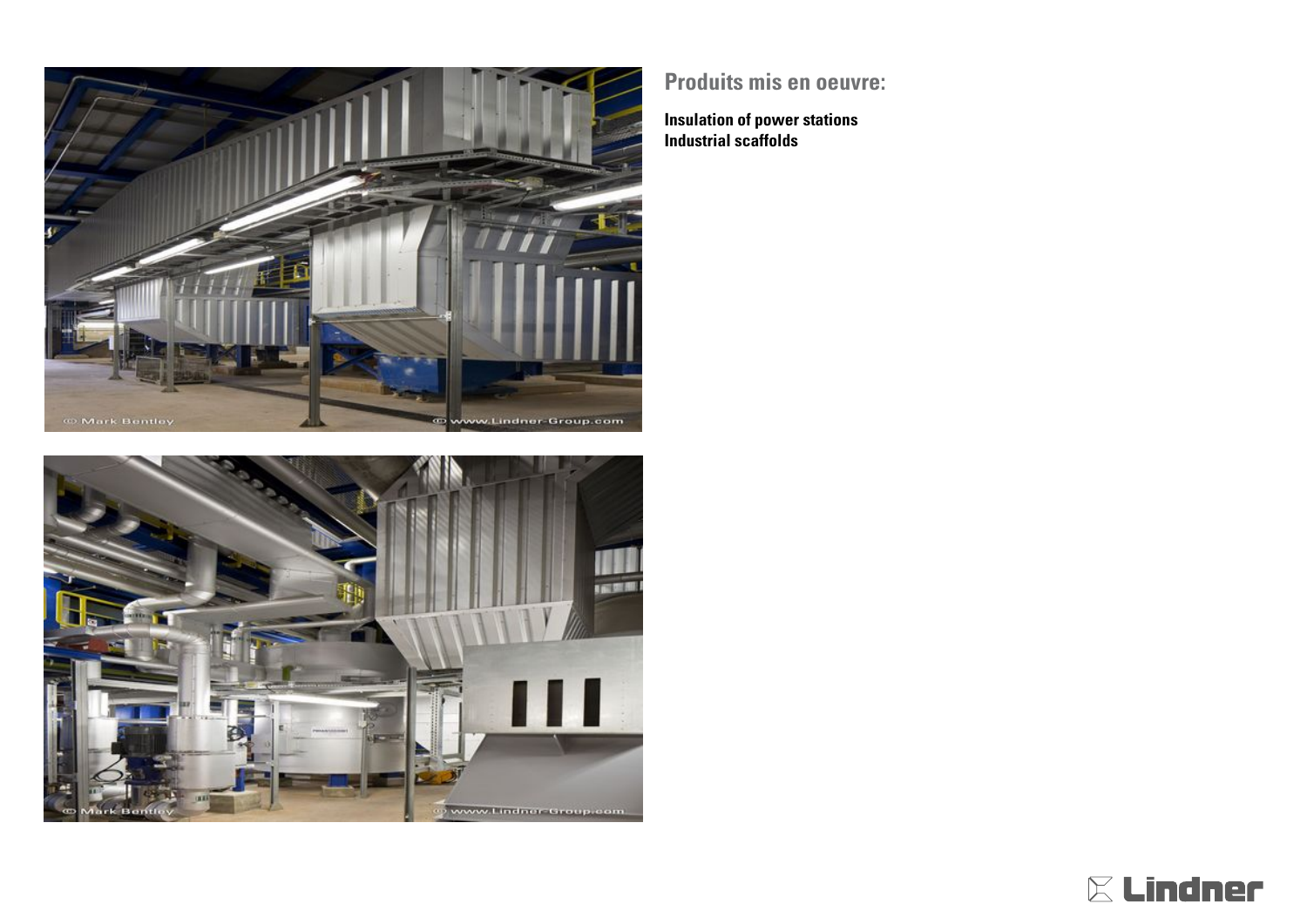

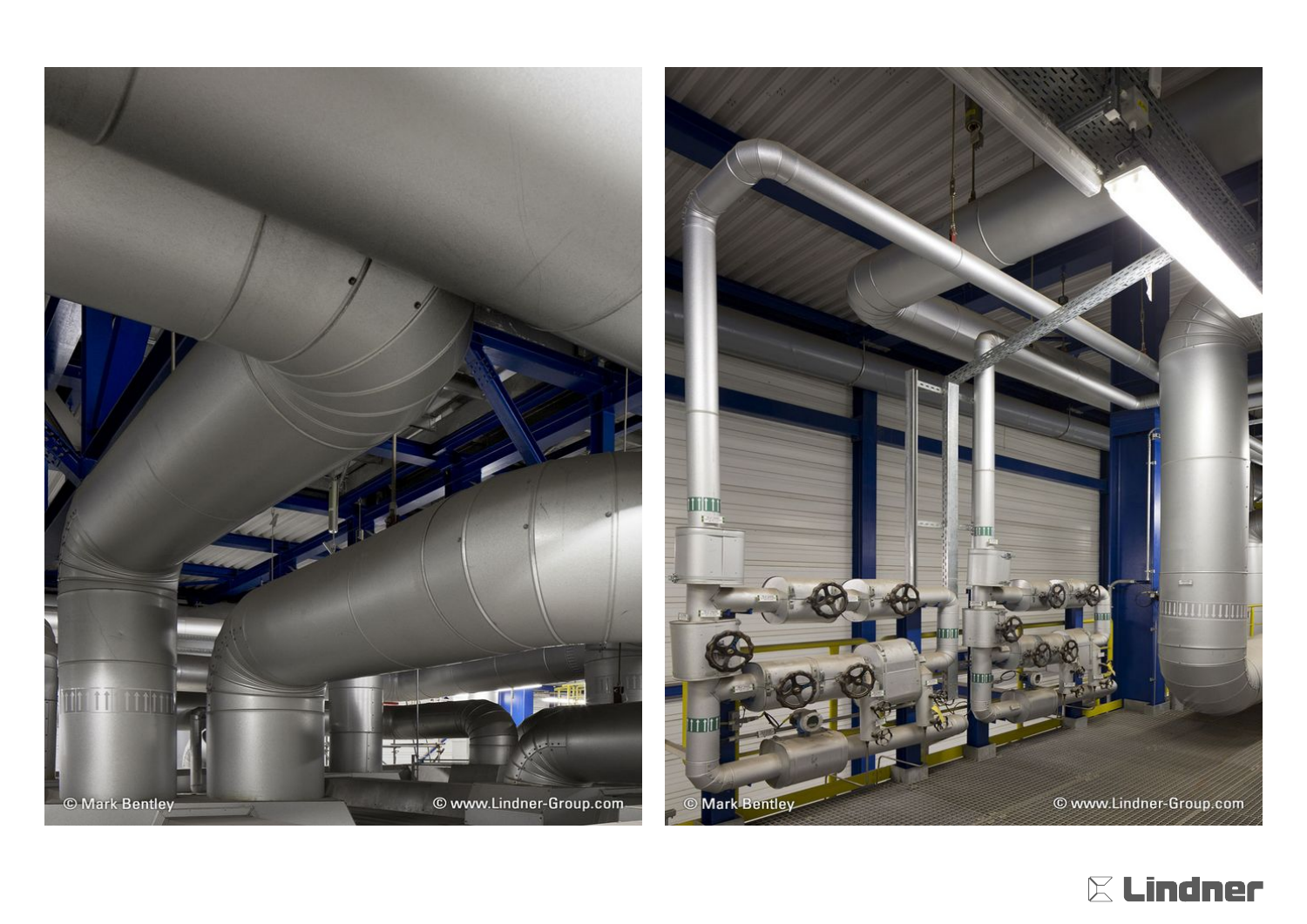